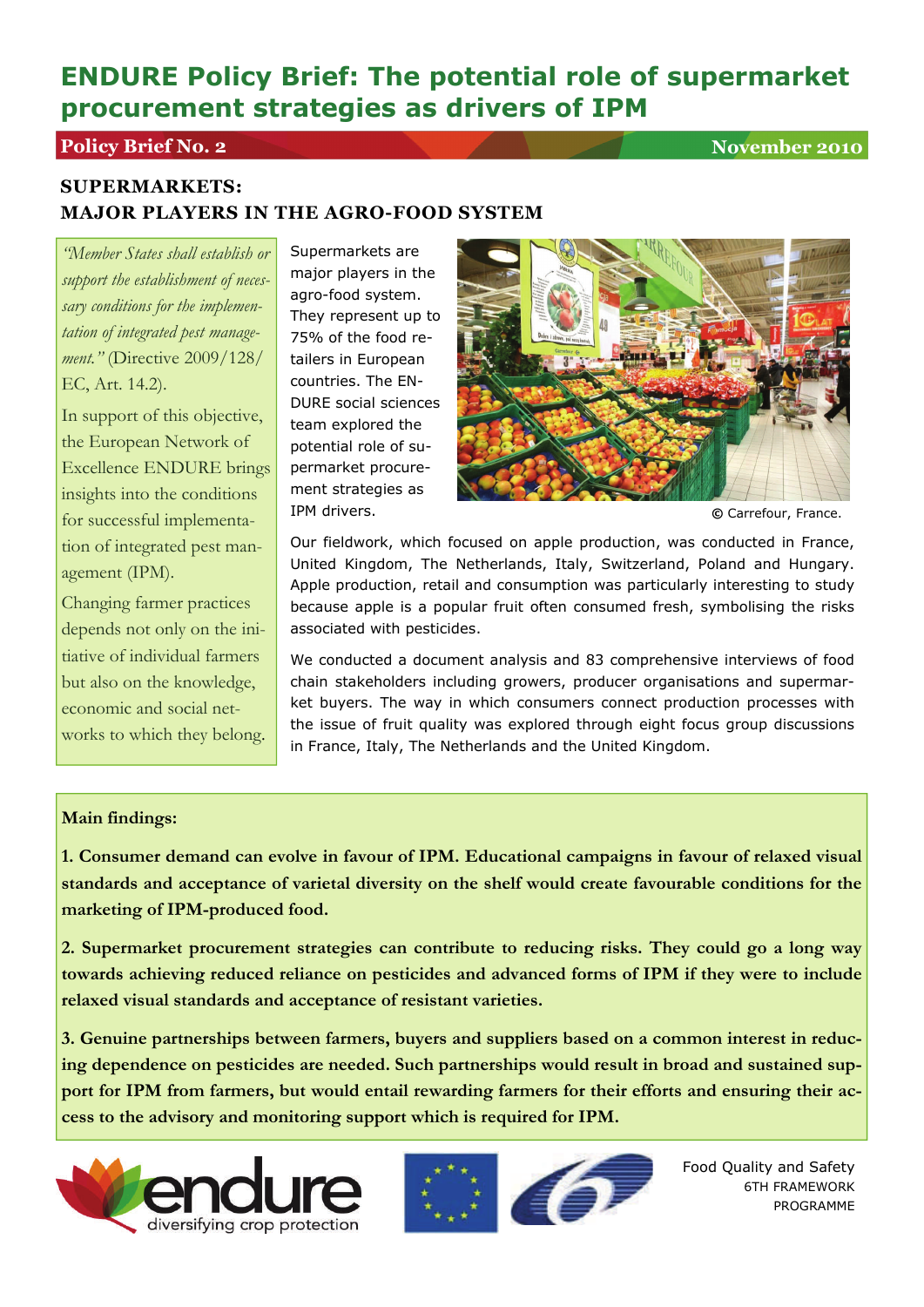### **Policy Brief No. 2** November 2010

"There is increasing consumer interest in the way food is produced, regarding both the environmental and social impacts of food production."

#### **1. Consumer demand can evolve in favour of IPM**

Our study challenges several common assumptions regarding consumer demand and the extent to which it constrains supermarket procurement strategies.

#### *Assumption 1: Consumers are interested in the quality of the final product, not in the production process.*

There are indications, however, that there is increasing consumer interest in the way food is produced, regarding both the environmental and social impacts of food production. Part of the motivation for consumers of organic and fairtrade food is associated with support for reduced chemical dependence and decent incomes for producers. Evidence of such interest can also be found in new local food networks such as the French Association pour le Maintien d'une Agriculture Paysanne (AMAP), which is similar to the Community Supported Agriculture model found in the United States. These networks bring together consumers who are interested in the way their food is produced (see Box 1). According to Alliance Provence, a federation of AMAPS, urban demand for the creation of new AMAPs is currently so high that it cannot be satisfied.

#### **Box 1: Associations pour le Maintien d'une Agriculture Paysanne (AMAP)**

AMAPs were launched in southern France in 2001 and by 2008 had grown to 500 local consumer groups. In this scheme, consumers enter into six-month contracts with one or more producers who supply them with a weekly box of fresh produce. This commitment aims to guarantee the viability of the farms and establish fair relationships between producers and consumers. In some AMAPs, negotiations over crop protection practices were observed. In one case studied, the producer warned consumers of a weed outbreak. As they were against the use of herbicides, and other techniques were excessively time-consuming for the producer, the consumers decided to manually weed the field themselves.

#### *Assumption 2: consumers require perfect visual quality and supermarket procurement strategies respond to this demand.*

The reason we investigated the feasibility of changes in quality standards in favour of relaxed cosmetic requirements is that they significantly contribute to pesticide use. For apples, supermarkets demand perfect visual standards: no stains or insect damage, and uniform skin appearance. These requirements drive apple growers to use pesticides against codling moth, apple scab and pathogen-caused russeting. According to ENDURE scientists, the impact of



**Apple scab drives fungicide use, particularly in humid areas. © Paul Bondoux, INRA, France.** 

skin standards on pesticide use is high. For example, in humid areas, up to 70% of fungicide use is to avoid apple scab blemishes.

"The retail industry created standardisation...With time, we selected our fruit so much that a single error is a shock for the consumer, even if historically it is supermarkets that created this demand."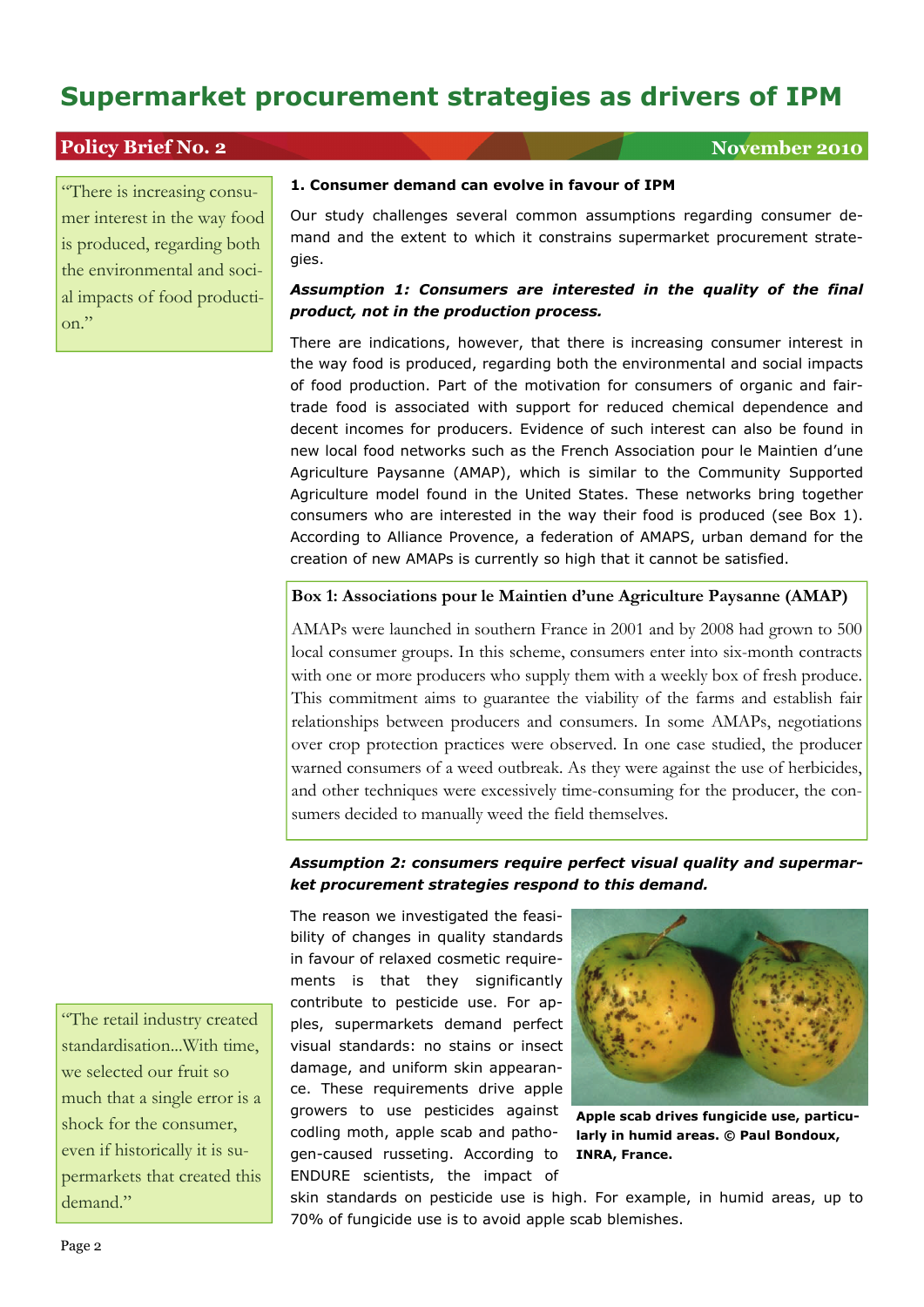### **Policy Brief No. 2** November 2010

"Physical quality standards are perceived as a sign of modernity and development: 'The richer you get, the more perfect you want the products."

In principle, one obvious way to facilitate reduced pesticide use would be for supermarkets to accept lower fruit skin quality.

Common wisdom says that supermarkets have their hands tied by consumer demand, but our study shows that originally it was supermarkets which constructed consumer demand for perfect -looking produce. As one supermarket representative acknowledged: *"The retail industry created standardisation…With time, we selected our fruit so much that a single error [*a fruit with a stain for example*] is a shock for* 



**Friends of the Earth campain on pesticide residues. © Friends of the Earth Netherlands.** 

*the consumer, even if historically it is supermarkets that created this demand."* 

Supermarkets assume that consumers now expect perfect visual quality and generally believe that their competitive position would be at risk if they didn't cater to this demand. Cosmetic fruit quality has become part of their competitive positioning relative to other retailers, hence a basic requirement of their procurement strategy. According to a supermarket manager, physical quality standards are perceived as a sign of modernity and development: *"The richer you get the more perfect you want the products"*.

#### *Assumption 3: Consumers will not evolve regarding visual quality.*

The question which remains is whether supermarket could play a role in redefining quality as it is perceived by consumers. The supermarket representatives we interviewed told us that IPM is too complicated to communicate to consumers. However, consumers could be much more flexible in their fruit choice than our supermarket interviewees suggest.

Our focus group discussions in France, Italy and the United Kingdom suggest there is consumer acceptance of apples with minor blemishes, russeting and irregular size and shape. This is reinforced when they are informed that such acceptance can help reduce pesticide use.

We can also observe that consumers continue to buy imperfect fruit at open-air markets or via direct marketing schemes. We also learned that large retail outfits will sometimes relax visual and damage specifications when there is an imperative to lower standards. This was the case in the UK when Tesco extended its specifications on hail damage tolerance to allow more fruit to be sold, and identified it with special labelling to explain the situation, as part of a campaign in support of British apple growers hard hit by hail in the spring of 2007.

"Our focus group discussions...suggest there is consumer acceptance of apples with minor blemishes, russeting and irregular size and shape. This is reinforced when they are informed that such acceptance can help reduce pesticide use."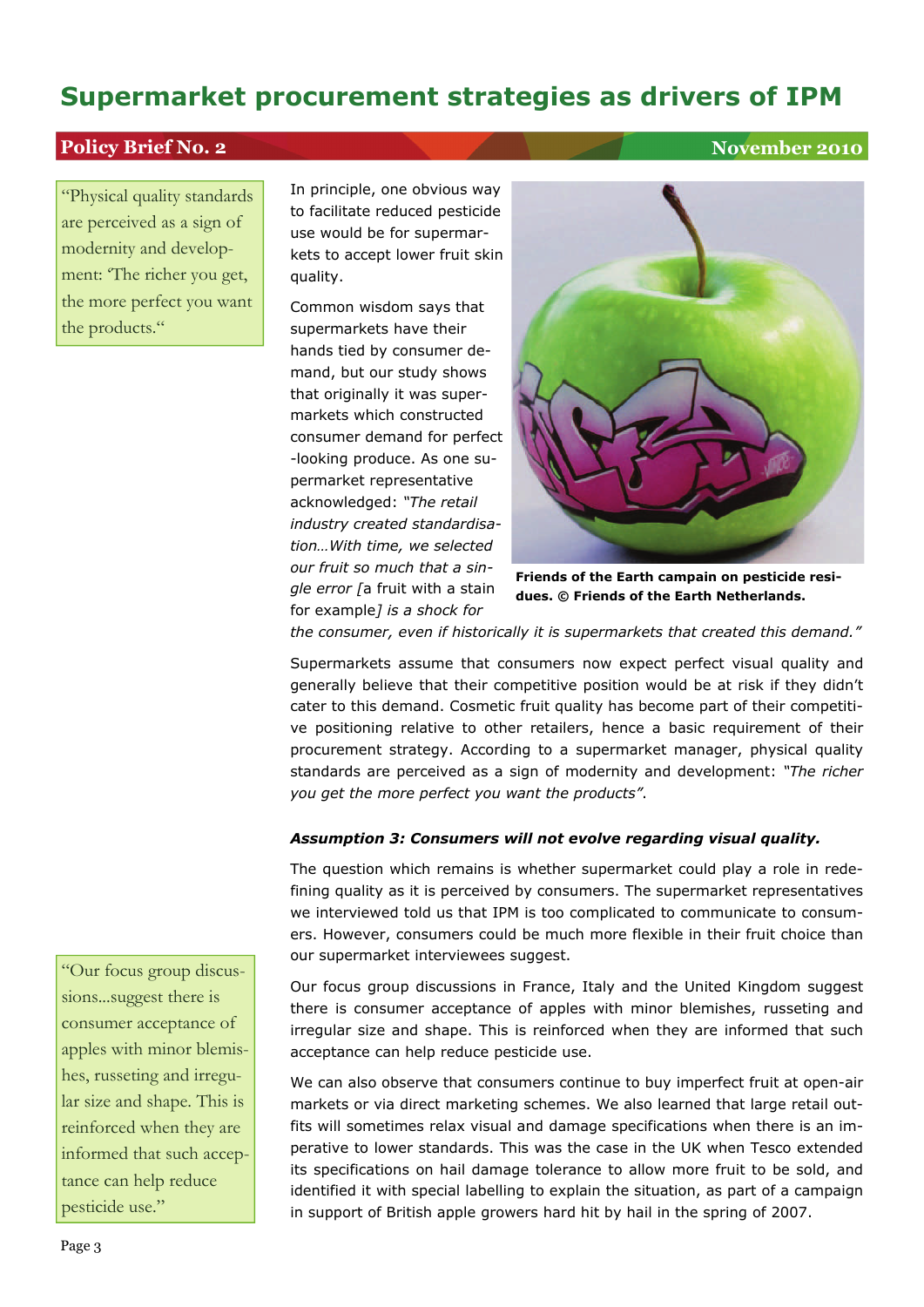## **Policy Brief No. 2** November 2010

"With respect to advancing IPM, the impact of GAP implementation and compliance with MRLs is modest."

#### **2. Supermarket procurement strategies can contribute to reducing risks**

Current supermarket procurement strategies, not only those concerning appearance and varietal choice, but those concerning safety too, have a bearing on pesticide use. Procurement standards that primarily serve as insurance against food scares, including those due to pesticides, can contribute to reducing the risks use.



associated with pesticide **Pheromone dispenser. ©Jean-Charles Bouvier, INRA, France.** 

GlobalGAP is a major business-to-business certification scheme, created in 1997 by northern European supermarket chains. It is used to ensure suppliers satisfy 'Good Agricultural Practices' (GAP) requirements, a field-level translation of the industry's Hazard Analysis Critical Control Point approach, which concerns three classes of hazards, including chemicals. In addition, supermarkets pay attention to comply with Maximum Residue Levels (MRLs).

With respect to advancing IPM however, the impact of GAP implementation and compliance with MRLs is modest. In the field, these usually translate to safer and more efficient use of pesticides. According to interviewed farmers, for example, complying with MRLs means carefully managing the spraying agenda to avoid spraying too close to harvest or using another product with la ongerlasting effect. The impact of these policies on actually reducing pesticide dependence is questionable.

We found a few supermarkets that had gone further by introducing more demanding standards. These translate to practices that range from foregoing use of EU-authorised molecules causing concern, extending pre-harvest spraying delays, foregoing post-harvest treatments, requiring the use of pheromone traps, reducing the area of herbicide application and limiting grass mowing between tree rows, many of which favour the build-up of beneficial organisms.

Nevertheless, the one step that ENDURE researchers consider key to creating a system less vulnerable to pests, and therefore essential to reducing dependence on pesticides, was systematically missing. We did not find any supermarket strategy encouraging the use of pest and disease-resistant varieties. It was disappointing to find out that new development projects in central Europe are devoted to planting large areas with Gala, a variety particularly susceptible to scab disease.

"It was disappointing to find out that new development projects in central Europe are devoted to planting large areas with Gala, a variety particularly susceptible to scab disease."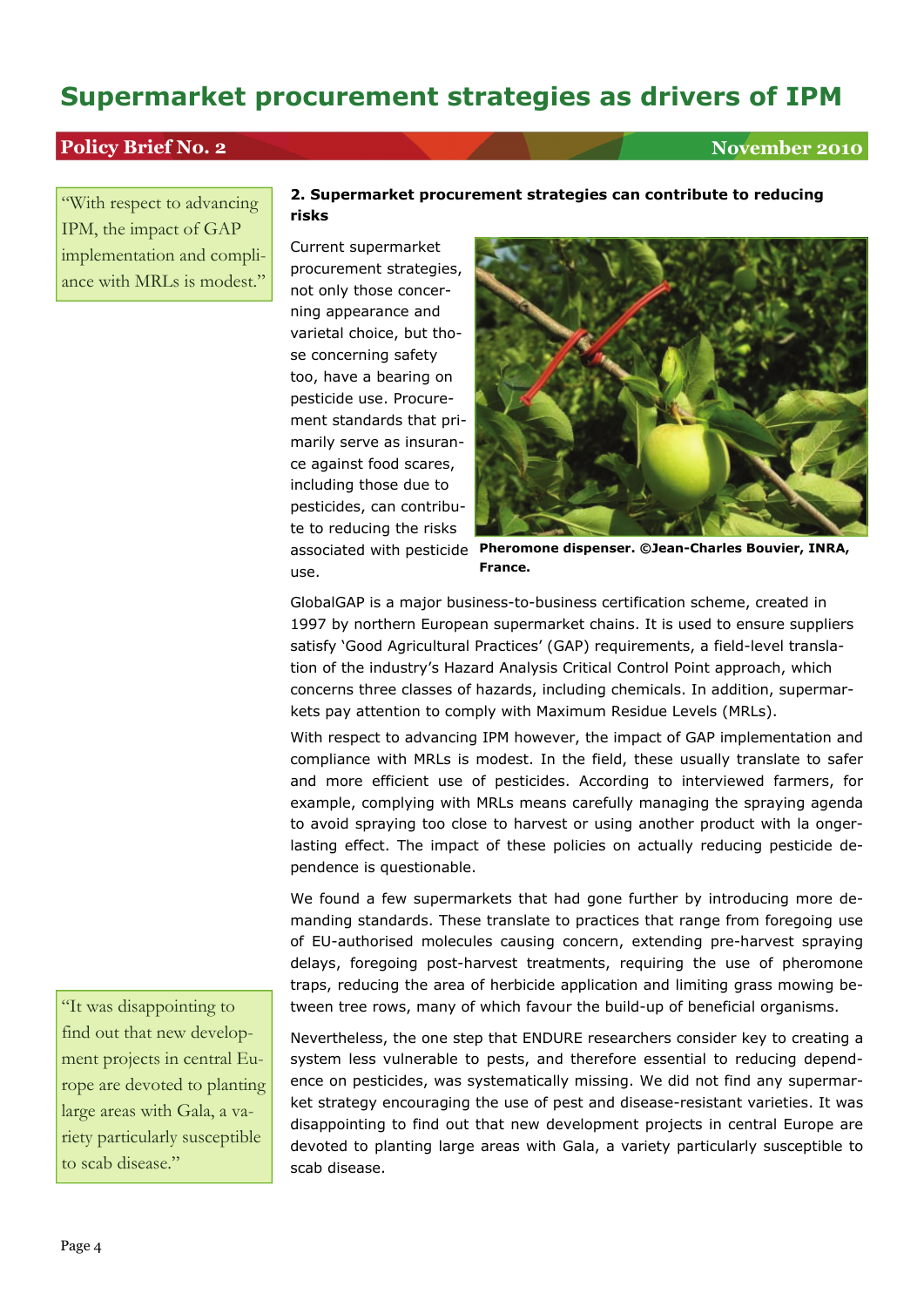### **Policy Brief No. 2** November 2010

"Supermarket procurement strategies are not without social consequences. Only the most skilled and best trained growers can perform successfully within their guidelines."

#### **3. Genuine partnerships with farmers are needed**

Farmers are directly affected by supermarket procurement strategies and it is useful to understand their view of these schemes. According to our interviews, growers perceive pesticiderelated procurement strategies as prerequisites to market access or access to the preferred supplier category (the group of suppliers supermar-



**Producing fruit to the standards demanded by supermarkets requires higher skill levels from growers, and incurs extra costs. © Jean –Weber, INRA, France** 

kets will preferentially call upon). They do not actually consider them as pathways toward more environmentally friendly practices.

Additionally, their overall view of these programmes is not positive. They perceive the requirements as an imposition, a perception matched by the explanations of supermarket representatives, one of whom simply put it: "If they want to be our supplier, they are obligated to apply the standards."

Growers pointed to several other drawbacks of these requirements: they require higher skill levels and incur extra costs (monitoring and certification, for example) and risks.

Some of them expressed the desire to step out of these schemes rather than accept higher levels of risk. And despite the extra burdens, supermarkets do not actually commit to buying crops produced according to specifications, except in some central EU countries where they may initially establish one-year contracts to secure their relationship with new suppliers capable of satisfying their standards. Some growers decide to invest their skills to produce for food chains that financially reward their efforts, for example the baby food or organic sectors.

Supermarket procurement strategies are not without social consequences. Only the most skilled and best trained growers can perform successfully within their guidelines. As one adviser said: *"These producers constitute a kind of elite among growers."*

We confirmed this with interviews of advisers working with farmer groups who acknowledged that they select growers who will be able to perform according to the standards demanded and leave other growers to one side. We also observed that in central Europe, in contrast to the majority of growers, fruit growers working for supermarkets were university or college graduates. The social exclusion of a particular population of farmers due to supermarket procurement strategies is also documented in the sociology literature.